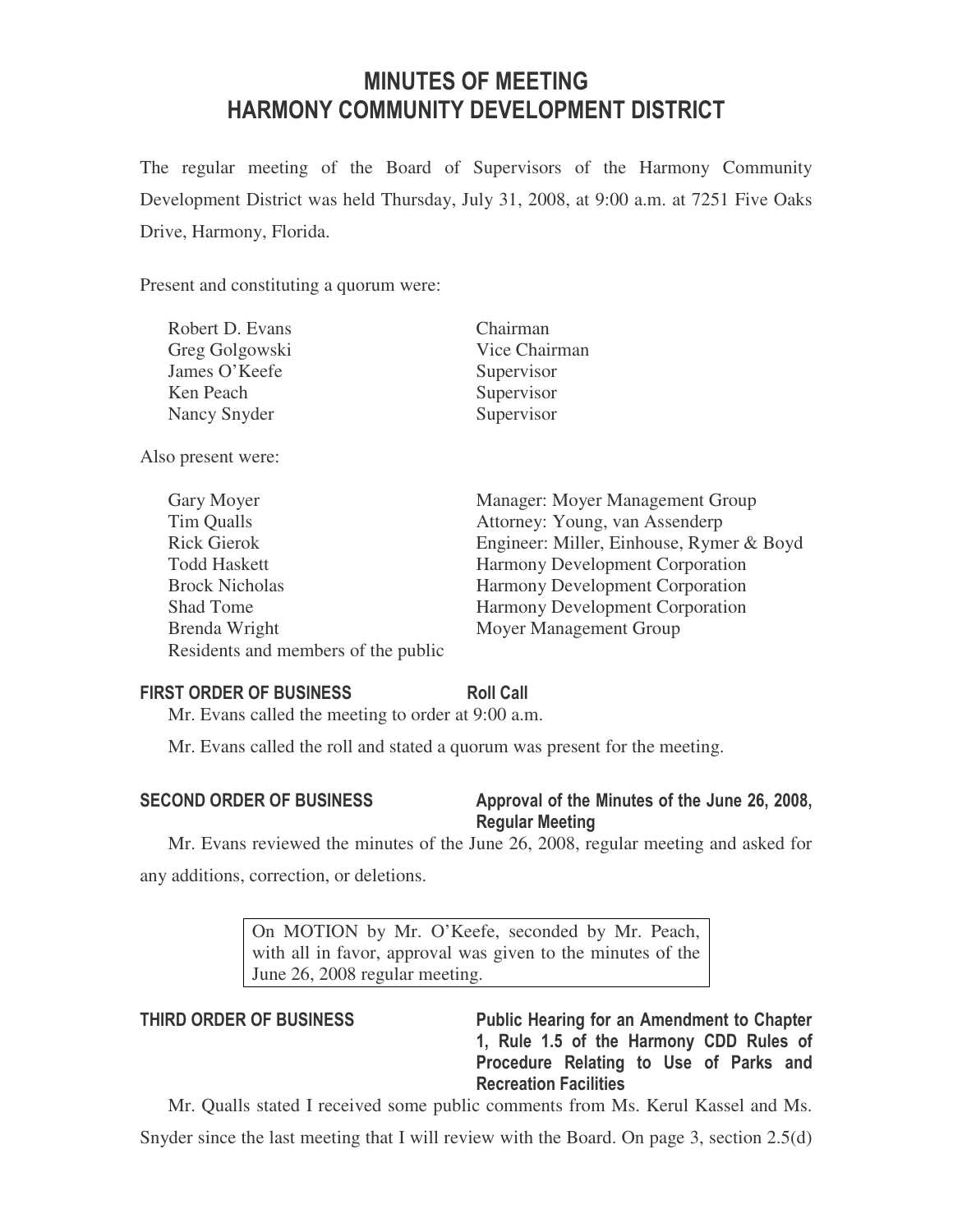is the same as 2.5(b) so we will strike the second one. Both relate to inspection of the boats and what we will do if damage is discovered. Both sections said the same thing but in a slightly different way, and that will only cause confusion. I recommend we strike  $2.5(d)$  in its entirety and leave  $2.5(b)$  as it is. On page 4, section  $3.1(k)$  refers to sightimpaired persons and the suggestion was made to edit this to say that "No animals are allowed in the pool or pool deck area unless service animals as permitted by law." There is a distinction between dogs that help sight-impaired people and service animals, which help any variety of disabled people.

Mr. Golgowski stated we have similar language in the boat section.

Mr. Qualls stated yes, Mr. Golgowski recommended language to prohibit service dogs or any other animals from getting too close to the lake areas for fear of alligators and snakes. Ms. Kassel recommended that we add some language stating the reasons why the District has adopted this rule for no animals near the waterways.

Mr. Moyer stated it is for the health, safety and welfare of the animals.

Mr. Qualls stated on page 5, Ms. Kassel recommended adding a new section that says "Scaling, jumping or climbing upon any facility, equipment or structure is not permitted." That will become section  $4.1(k)$ . There was a recommendation from Ms. Snyder in  $4.1(a)$ related to soccer and volleyball facilities to add the basketball facilities.

Ms. Snyder stated in section 3.1(d), we do not specify an age for children. Is that to be left up to the discretion of the parents?

Mr. Qualls stated I thought the Board determined that it was self explanatory so there will be some discretion involved. I put some items in the comment section that need clarification. Section 4.3 deals with inclement weather and refers to a "District representative" that needs to be defined. It needs to be someone who is onsite who can make this determination. Otherwise, we will take out this section and trust that people know not to swim in a lightning storm.

Mr. Evans asked when you make the determination that someone will decide if it is safe or unsafe to use the facility, are they accepting liability?

Mr. Qualls stated yes, anytime someone makes that decision, they accept some liability, such as if they forget. Keep in mind that the CDD has sovereign immunity that does provide some safeguards. This is a policy decision and I am not sure this section is needed, but that is up to the Board. If you want to keep section 4.3, then a District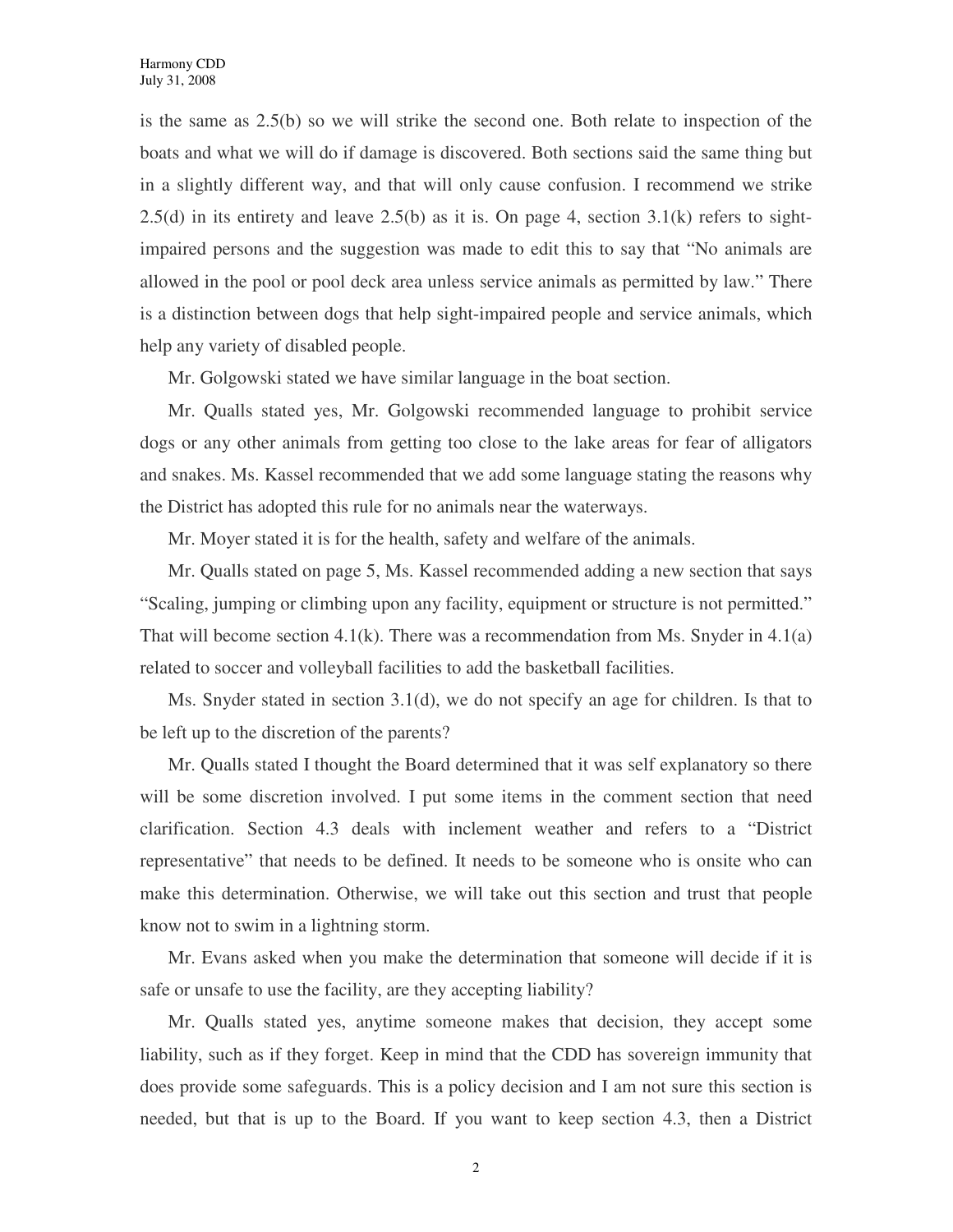Representative needs to be more clearly defined and someone onsite needs to be appointed and a phone number provided for that person.

Mr. Evans stated there is no one onsite who is going to be here on a regular basis who can make that decision. I do not see a need for it right now. There comes a time when you need to use common sense.

Mr. Golgowski stated putting an age in the rule might be restrictive on our part.

Ms. Snyder stated section 2.3 regarding boat deposit refers to section 7.3, which includes some additional conditions and it is not quite what we need for the boats.

Mr. Qualls stated I included it more for the second paragraph relating to the procedure on how the District will handle the deposit. I will copy this paragraph and make it specific to the boat deposit and copy it into that section.

> On MOTION by Ms. Snyder, seconded by Mr. O'Keefe, with all in favor, approval was given to clarify the boat deposit language under section 7.3 and make it specific to boat use under section 2.3.

Mr. Qualls stated section 4.5 refers to inspection of facilities. Who will make the inspection? I do not think we need to get that detailed in these rules as to who will make the inspection, but as we are considering policy to implement these rules, I recommend that be made clear and things are being inspected on a regular basis.

Ms. Snyder stated I think they are. When the church has movies, we get the return of the deposit so someone must inspect it to make sure it is acceptable and there was no damage.

Mr. Haskett stated currently the Development Company reviews those areas now but I cannot say how long that will last.

Mr. Golgowski stated leaving it as it is will allow some flexibility for the Board to designate people from time to time.

Mr. Qualls stated section 3.1(c) refers to an access card. We will need a policy to instruct residents how to obtain an access card. I recommend including in this rule reference to a policy that will be on the website that will instruct people on how to obtain an access card.

Mr. Evans asked does that need to be a policy or just a procedure? That can change as far as locations. Can we just publicize how they go about it?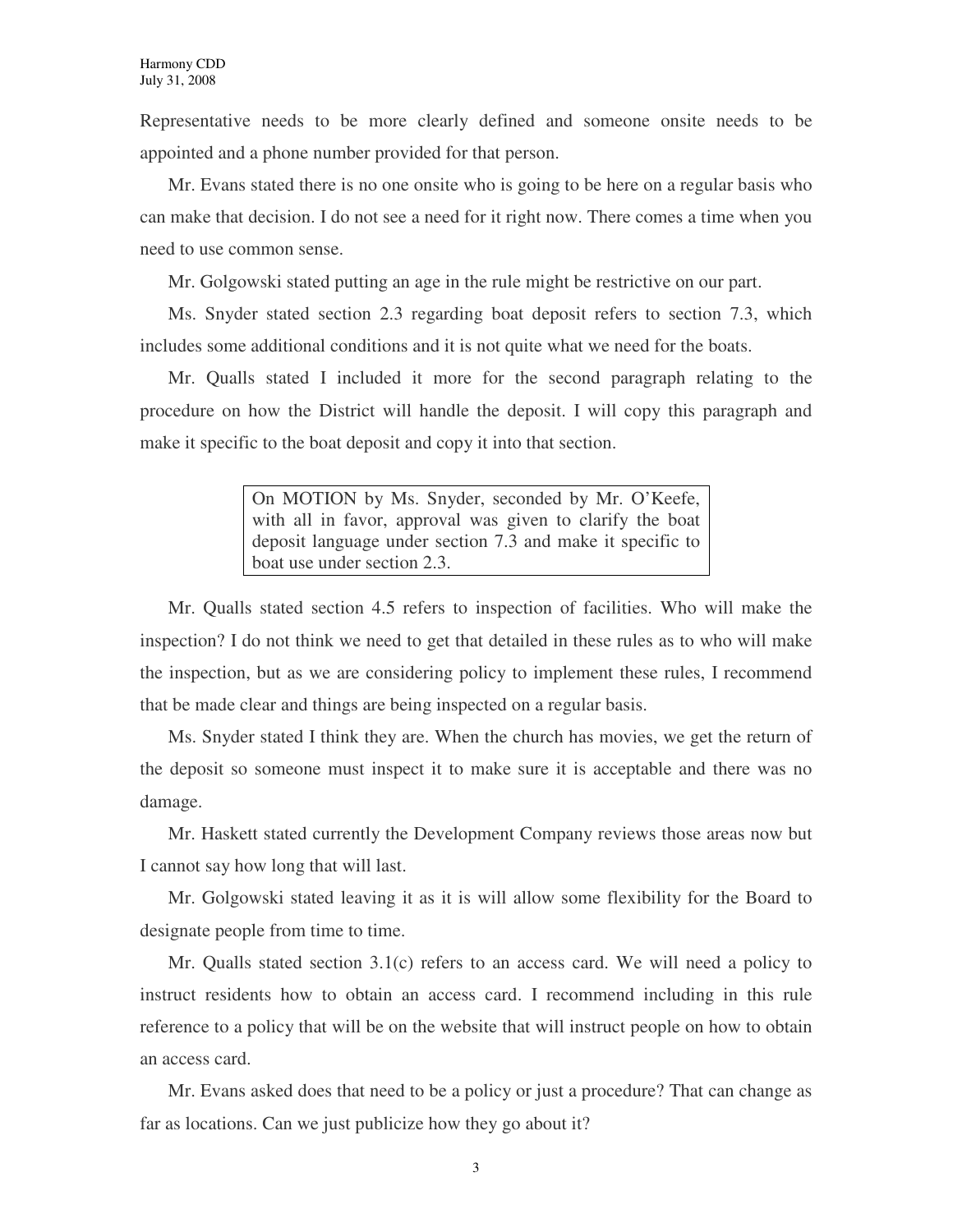Mr. Qualls stated yes, so it is clear to residents on how they get an access card.

Mr. Steve Baruby asked is the access card in lieu of a key for the pool gate?

Mr. Qualls stated if there is a key, that is granting access.

Mr. Evans stated you can amend that to a card and/or a key.

Mr. Tome stated there was a previous discussion about going to an access card versus a key. We can look into that cost as far as initial setup and what the cards may cost.

Mr. Evans stated we are looking at an access mechanism, be it a card or a key. We can discuss that later.

Mr. Baruby stated we were at the pool last month and a woman showed up without a key and she returned with her car's jack handle to break into the gate. We spoke to her and she took off with her kids. It is nice to have rules and access cards but these kinds of things go on.

Mr. Qualls stated I recommend that at the conclusion of the public hearing, the Board adopt these rules subject to changes that were made today.

Mr. Evans stated I will open the public hearing.

Mr. Baruby stated I understand this place is growing, there is increased use of the facilities, and we need more control. At some point I think we can over rule ourselves. The attorney brought up questions on who is going to be the enforcement mechanism, and that is lacking now. If you are going to have rules, you have to enforce them. If you are not going to enforce them, then they do not matter. I think there are a number of people, myself included, who do not use the boats because it is too much hassle to use them. We do not have immediate access. These are District facilities that are paid by the property owners in the community and I do not know how we fix that. I have a concern with excess rules.

Mr. Roy Sampson stated I agree with this gentleman. Sometimes it is hard to get in touch with Mr. Belieff to reserve the boats. Something else needs to be put in place on making reservations. Related to the gates, it is an ongoing problem where you simply pull the gate open. It has been recommended numerous times to be fixed but nothing has been done.

Mr. Baruby stated my comment was not intended to be a knock on Mr. Belieff, but this community used to be a small, quiet place and it is steadily growing and there are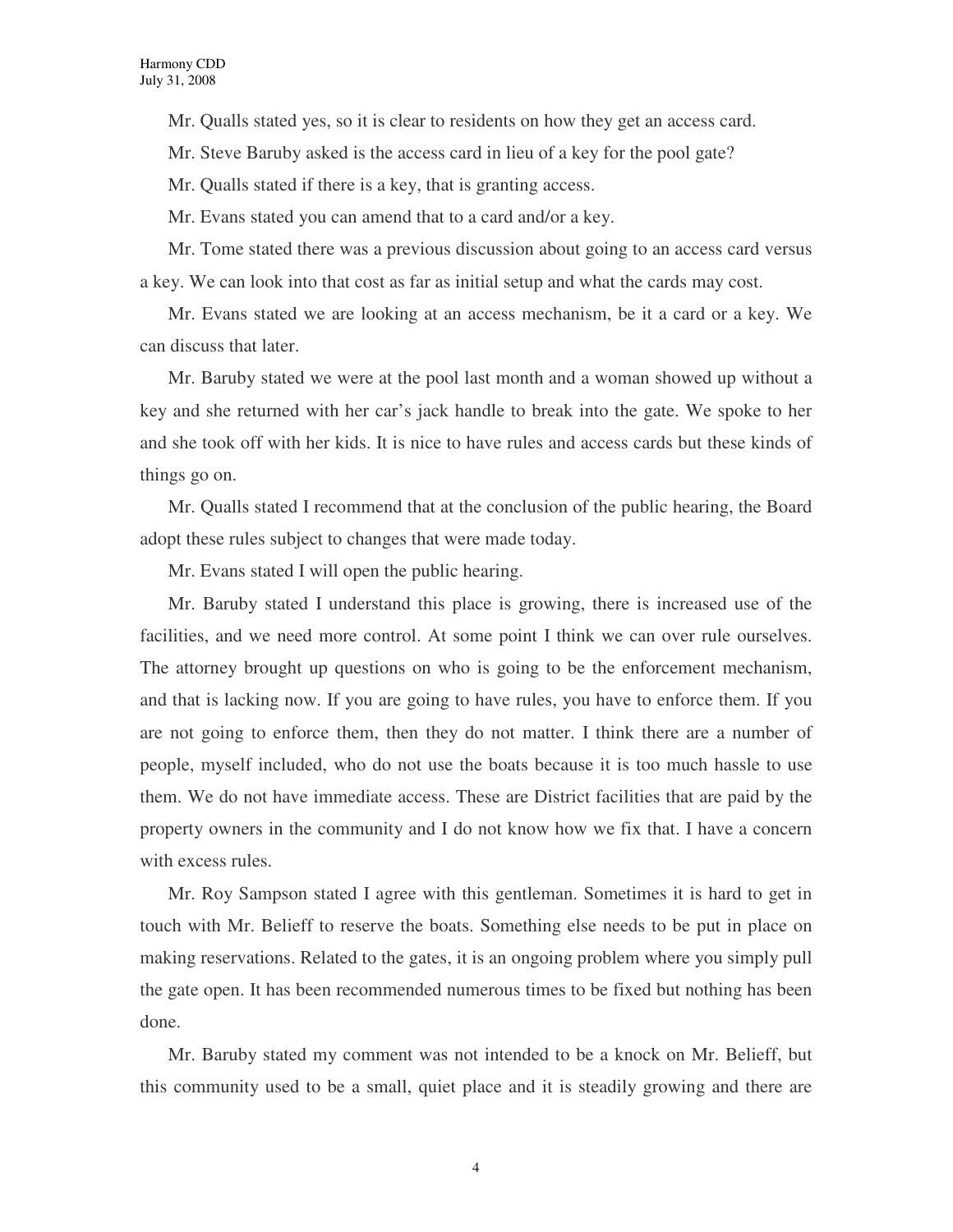more new faces. I do not know what the security cameras cost at the second pool, but perhaps a camera or two at the main pool facing that gate might be a good deterrent.

Mr. Evans stated I will close the public hearing.

Mr. Moyer asked on the inclement weather discussion, was it the consensus to remove that section?

Mr. Evans stated yes.

On MOTION by Ms. Snyder, seconded by Mr. O'Keefe, with all in favor, approval was given to adopt Chapter 1, Rule 1.5 of the Rules of Procedure relating to use of the parks and recreation facilities, as amended during the previous discussion.

#### FOURTH ORDER OF BUSINESS District Manager's Report **A. Financial Statements**

Mr. Moyer reviewed the financial statements, included in the agenda packet and available for public review in the District Office during normal business hours.

Mr. Peach stated I presume the Home Depot billing was resolved since there was a lot of back and forth on it.

Mr. Golgowski stated yes, it has been resolved. The purchase was made but getting the receipt in the right place was the challenge.

> On MOTION by Mr. Peach, seconded by Mr. Golgowski, with all in favor, approval was given to the financial statements as presented.

# **B. Invoice Approval #99 and Check Run Summary**

Mr. Moyer reviewed the invoices and check summary and requested approval.

On MOTION by Mr. O'Keefe, seconded by Ms. Snyder, with all in favor, approval was given to the invoices as presented.

# **C. Questions and Comments on Revised Fiscal Year 2009 Budget**

Mr. Moyer stated in preparation for our budget hearing next month, Mr. Golgowski requested that we retain the services of a company to monitor our irrigation use and adjust the timers and the computer as necessary. That proposal is in the amount of \$3,200. We believe we can reduce the irrigation side of our budget by a similar amount so the net effect will be zero.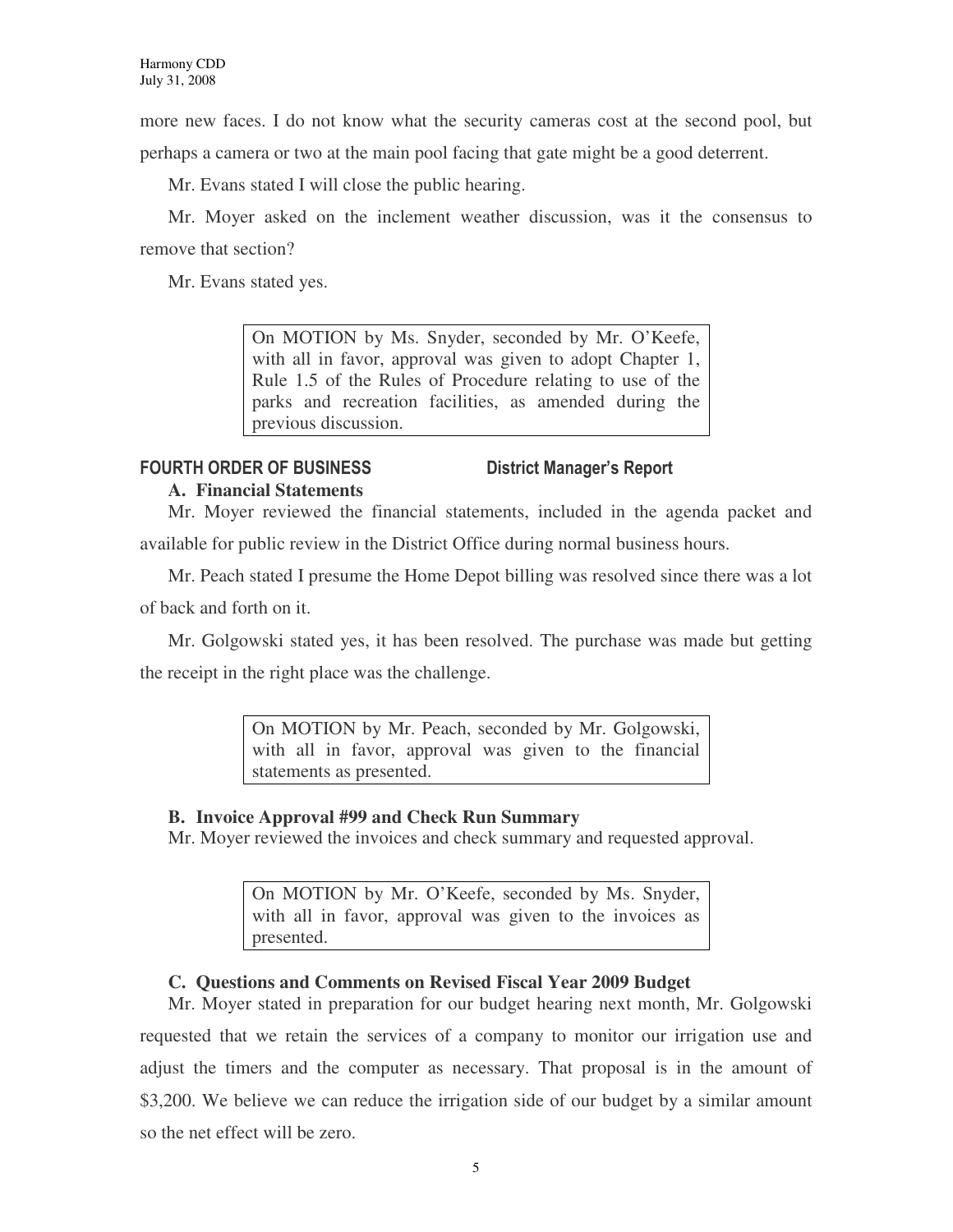Mr. Evans stated we can take funds from miscellaneous services under the landscape category to pay for the monitoring and the savings will show up in the irrigation line item.

Mr. Moyer stated the hearing is at 6:00 p.m. next month.

### **D. Consideration of Engagement Letter with Grau & Associates to Perform the Audit for Fiscal Year 2008**

Mr. Moyer reviewed the engagement letter with Grau & Associates to perform the audit for fiscal year 2008 in the amount of \$15,500. This has been budgeted in the fiscal year 2009 budget.

Mr. Evans asked what is the scope of the audit? I understand it is very thorough. They review the operation and maintenance budget as well as debt service.

Mr. Moyer stated they also review the capital projects budget. They will make the necessary tests to make sure the materials that we provide as District management to the auditor as of September 30 fairly represents the financial position of the District at that time. They are obligated to do whatever it takes to make sure they are comfortable that those financial statements are accurate and correct. On a governmental audit, they are also required under the rules of the Auditor General and Chapter 218, Florida Statutes, to look at whether we have complied with rules, laws, ordinances, and trust indentures that they call compliance. They will perform any necessary investigations or tests they feel are necessary to opine on that. They will opine if there are any material weaknesses on internal controls over financial reporting. They will test to see if the District is in a state of financial emergency, as defined in Chapter 218, Florida Statutes, so you are correct that it is a very thorough review.

Mr. Evans stated it is very specific as to guidelines that are established by Statute.

Mr. Moyer stated that is correct.

Mr. Peach stated I believe we have used Grau for the entire history of the District. Do we check periodically to see if there is another provider of this service?

Mr. Moyer stated the board may want to go through a process that tells the Board how to go about soliciting auditing services. You appoint an auditing committee, and you usually appoint yourselves as that committee. We will solicit request for proposals, RFP, and unlike engineering services, we can ask for a price but that cannot be the sole determining factor. You need to look at the personnel, the timeliness of past audits,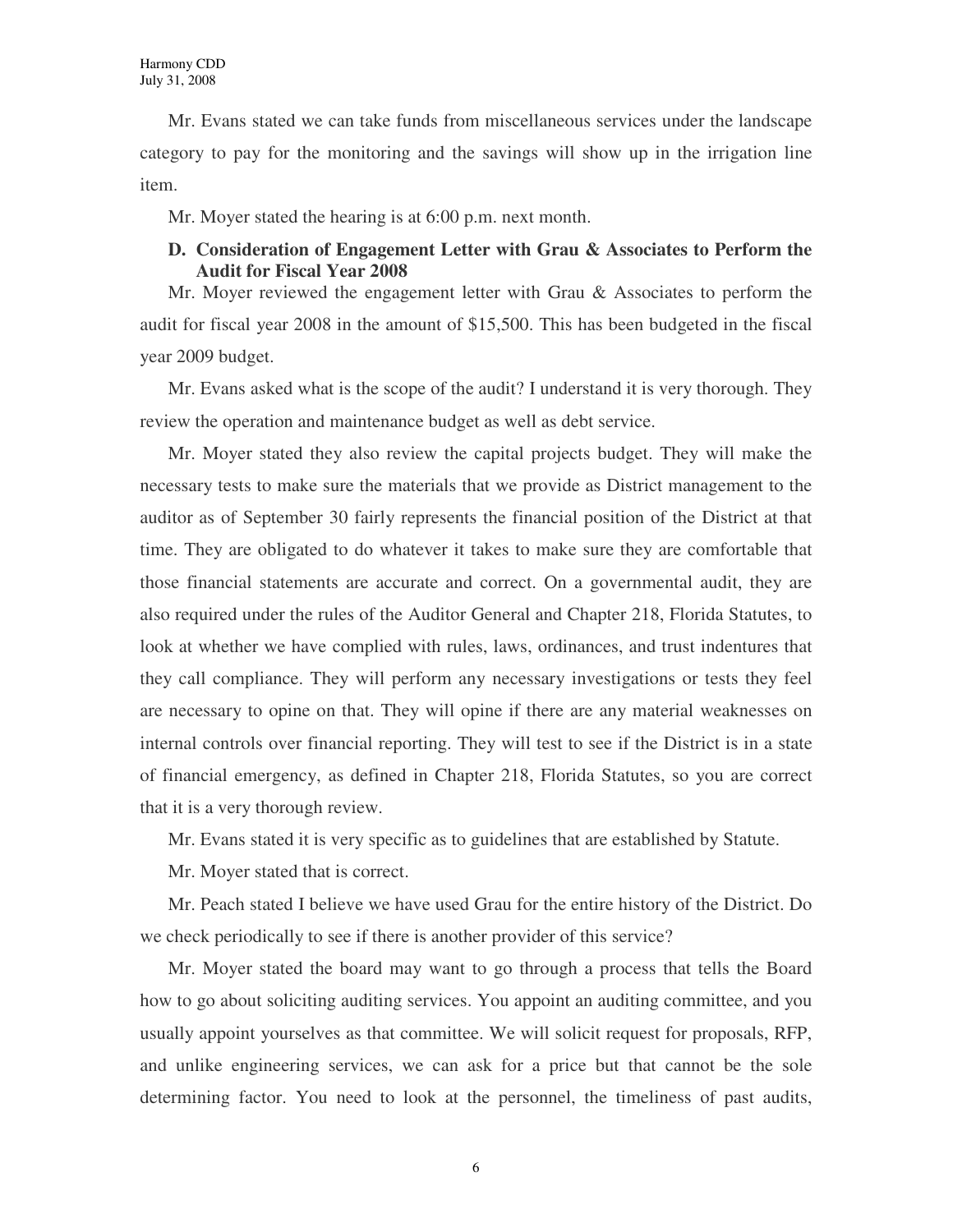whether they are qualified to do these types of audits, and things of that nature. You will score them and enter into a contract with the firm you think is the most qualified auditor.

Mr. Peach stated for the next audit, we might want to consider that.

Mr. Evans stated having been the Chairman of another CDD, we just did that process. We interviewed several firms and at the conclusion, we ended up with the same firm.

> On MOTION by Mr. Golgowski, seconded by Mr. O'Keefe, with all in favor, approval was given to the engagement letter with Grau & Associates to perform the audit for fiscal year 2008 in the amount of \$15,500.

### **E. Quorum for August Meeting**

Mr. Moyer stated this is just a reminder that for the next meeting, we will need Mr. Evans, Mr. Peach and Mr. Golgowski since Mr. O'Keefe and Ms. Snyder will be traveling.

# FIFTH ORDER OF BUSINESS Attorney's Report

Mr. Qualls stated I received a call from a resident a couple weeks ago discussing the fact that this resident is trying to get some funds together to make a donation to put on District property. I told her this was a District policy decision. I discussed this with Mr. van Assenderp, a partner in the firm, there is nothing in the Statutes to prohibit that. This Board has always been very thorough and thoughtful when considering setting a precedent. Even though I know there is always peace and harmony in this neighborhood, I think there is the potential that feelings can get hurt if one item is donated and accepted and someone else's is not. In keeping with this District's current precedent, if this comes up today or at a future meeting, that the Board considers adopting some guidelines or policy on what kinds of things will be acceptable for donations and how this will fit into the District's purpose of maintaining infrastructure, to make sure these items are maintained and safe for the public.

# SIXTH ORDER OF BUSINESS Engineer's Report

Mr. Gierok stated we are in the final permitting for the design of parcel F. We had to adjust the proposed setbacks and sidewalks along the gas easement in response to comments made by Osceola County. We respectfully request the Board's approval authorizing the Chairman to sign all the necessary documents as they relate to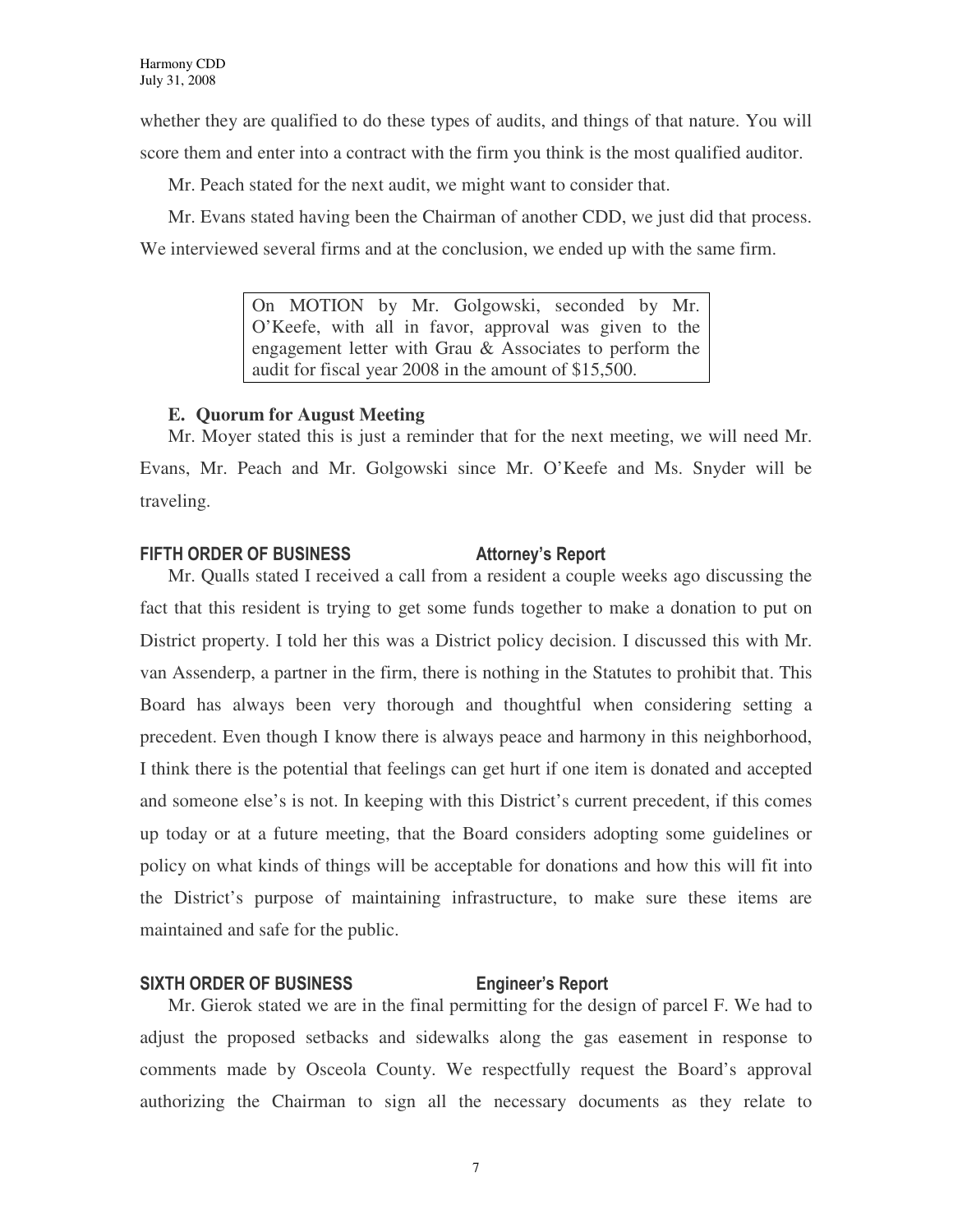reconfiguring the open space and the proposed sidewalks adjacent and parallel to the gas easement. This action will allow us to incorporate the County's requested change.

Mr. Evans stated these are for the alignment of future sidewalks that you are looking to run parallel to the gas easement for future improvements.

Mr. Gierok stated yes.

Mr. Golgowski asked will the total open space stay the same?

Mr. Gierok stated the open space that will be dedicated to the District will be in excess of what will be transferred.

Mr. Evans stated it will be an increase but you are modifying that plan, which provides for additional open space, to accommodate for the realignment of the sidewalk and comments from the County as you go through the permitting process for parcel F.

Mr. Peach asked if we do not do this, we would not get County approval?

Mr. Gierok stated that is correct.

On MOTION by Mr. Peach, seconded by Mr. Golgowski, with all in favor, approval was given to authorizing the Chairman to sign all necessary documents related to permitting for parcel F, as described.

### SEVENTH ORDER OF BUSINESS Developer's Report

Mr. Tome stated the annex school will be abandoned and dismantled since the new community school will open next month. We are trying to reuse any element that has value and can be used somewhere else in the community, one of which is the clock tower that sits in front of the main building as you approach the annexed school. We feel like there is an opportunity to use the clock tower for a second bat house. One thing that was a great attraction at the Dark Sky Festival was the bats that came out close to dusk. Mr. Golgowski believes there are 500 bats living in that house. It is unique and they also provide a service to the community since it has been proven that bats eat mosquitoes. After looking at many locations, we recommend Longshore Park next to the tree line at Buck Lake behind the new community school. The Development Company will pay for the cost of installation as a donation to District. We think there is some great education that can come with this. There is some outfitting that needs to be done underneath the covered area to make it more bat friendly. There could potentially be thousands in this new bat house. We would like to donate it to the District.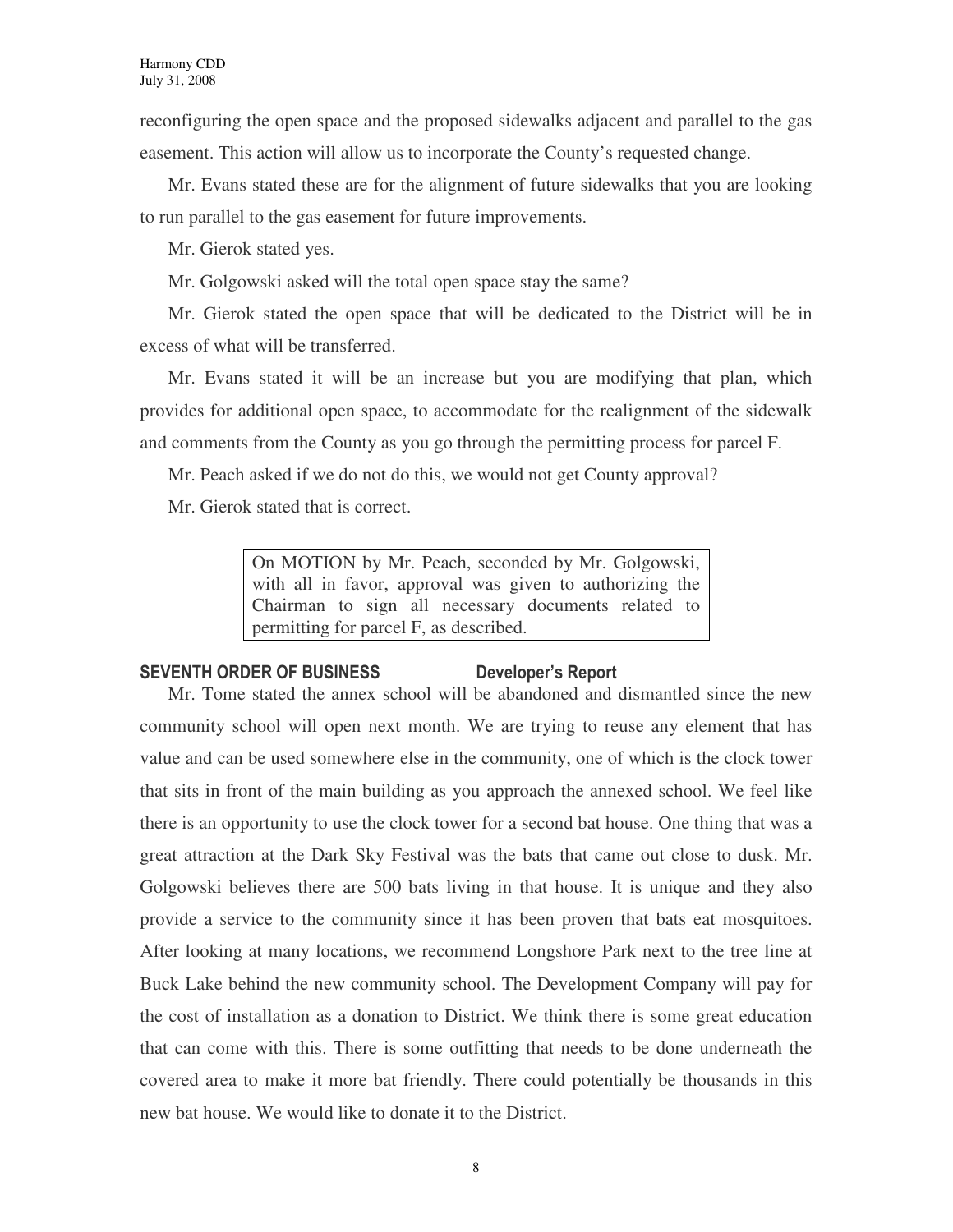Mr. Peach asked are we ok regarding the residents who live near there? The other one is in an undeveloped area. Have we talked with neighbors about that?

Mr. Mark LeMenager stated my home is in this area, and anything that keeps mosquitoes away is fine with me.

Ms. Gin McGinnis stated I think it is a great idea.

Mr. Baruby stated I thought the new park with all the facilities was a waste of money when you proposed it, but there are people out there every day. Adding this will continue to expand the facility. There is another covered pavilion at school. Is it moveable?

Mr. Tome stated we looked into that and it would be the same cost to rebuild it but we will explore that because we hate to see it go to waste.

Mr. Baruby stated there is a severe lack of shade in that whole park. It is not a big structure but it would be a shame to throw it away.

Mr. Tome stated if it is not feasible to move it, we may leave it in its current location to be used for activities, whether for shade or other activities. We will figure out a way to use it.

Mr. Baruby asked is that school property intended to be an open park area?

Mr. Tome stated it is a commercial tract that has a future potential use of some sort, not for a park.

Mr. Haskett stated I want to point out that if it is left there, it will be temporary until such time as we need to remove it.

Mr. Carl Fsadni asked are the trailers being returned or what will happen to them?

Mr. Tome stated the School District will most likely dismantle several of them because of costs associated with returning them back to the leasing company and also because of the condition they are currently in. Others will be returned. The School District is responsible to do that but they have been waiting until closer to the opening of the next school year.

Mr. Fsadni stated Camp Spirit is looking for a trailer because they have no place that is air conditioned.

Mr. Tome stated they are the School District's trailers and it is their responsibility to remove those off the property. There is also a monthly cost associated with leasing the trailers. Camp Spirit did get a trailer a few weeks ago that does have air conditioning.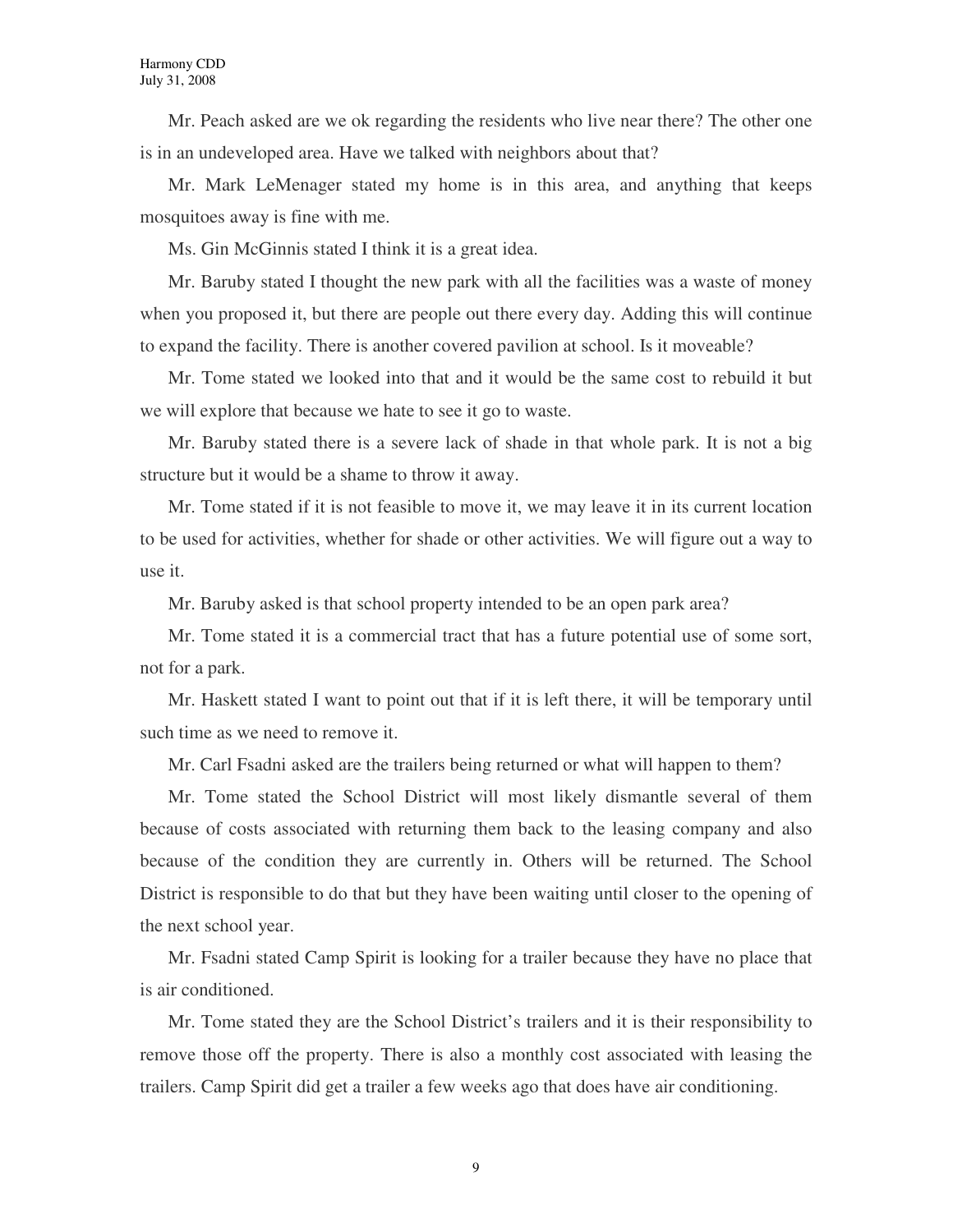On MOTION by Mr. Peach, seconded by Mr. O'Keefe, with all in favor, approval was given to the installation of the bat tower, as described.

Mr. Haskett stated one of the home owners raised the issue of a security camera for the swim club. I have a proposal for \$4,800, which is the same cost that we spent for Ashley Park. I have looked into some web-based systems that may reduce the cost of installing wires and DVR, but I need direction from the Board if you want to install cameras in this fiscal year or a future budget year. There have been some instances at the swim club and they have been a deterrent at the other pools. I think it will result in a cost savings to the District in the long run.

Mr. Evans stated we put in a camera at the dock and one at Ashley Park. Has there been a noticeable decline in mischievous activity?

Mr. Haskett stated yes, definitely at Buck Lake. Vandalism has gone away for the most part.

Mr. Tome stated as the initial point of contact, I do receive emails from the management company, sometimes one or two a month, of situations where there has been some light vandalism, sometimes as simple as furniture in the pool or over the fence. There have been recommendations from multiple residents.

Mr. Evans asked do you have a proposal for recommendation or are you still evaluating those proposals?

Mr. Haskett stated I have a proposal from Wired for Tomorrow, who did Ashley Park pool but I would like to bring a couple proposals and equipment changes to you next month.

Mr. Evans stated if they have been effective in the other two locations, I think it will be a good addition.

Ms. Snyder asked can they be wired into same computer?

Mr. Haskett stated they are all web based but you need a broad band connection. I am looking into a GSI access for the cameras at Buck Lake. Some of the proposals I received for running a utility line for cable or phone was \$3,800 just for installation of the line, plus it would be in an area for future development. I would like to see if the Board is interested in broad band at Ashley Park and the swim club. I think the commercial price is \$99 per month or less based on what the Development Company pays for some broad band connections. It will give the District Manager or Supervisors the ability to go online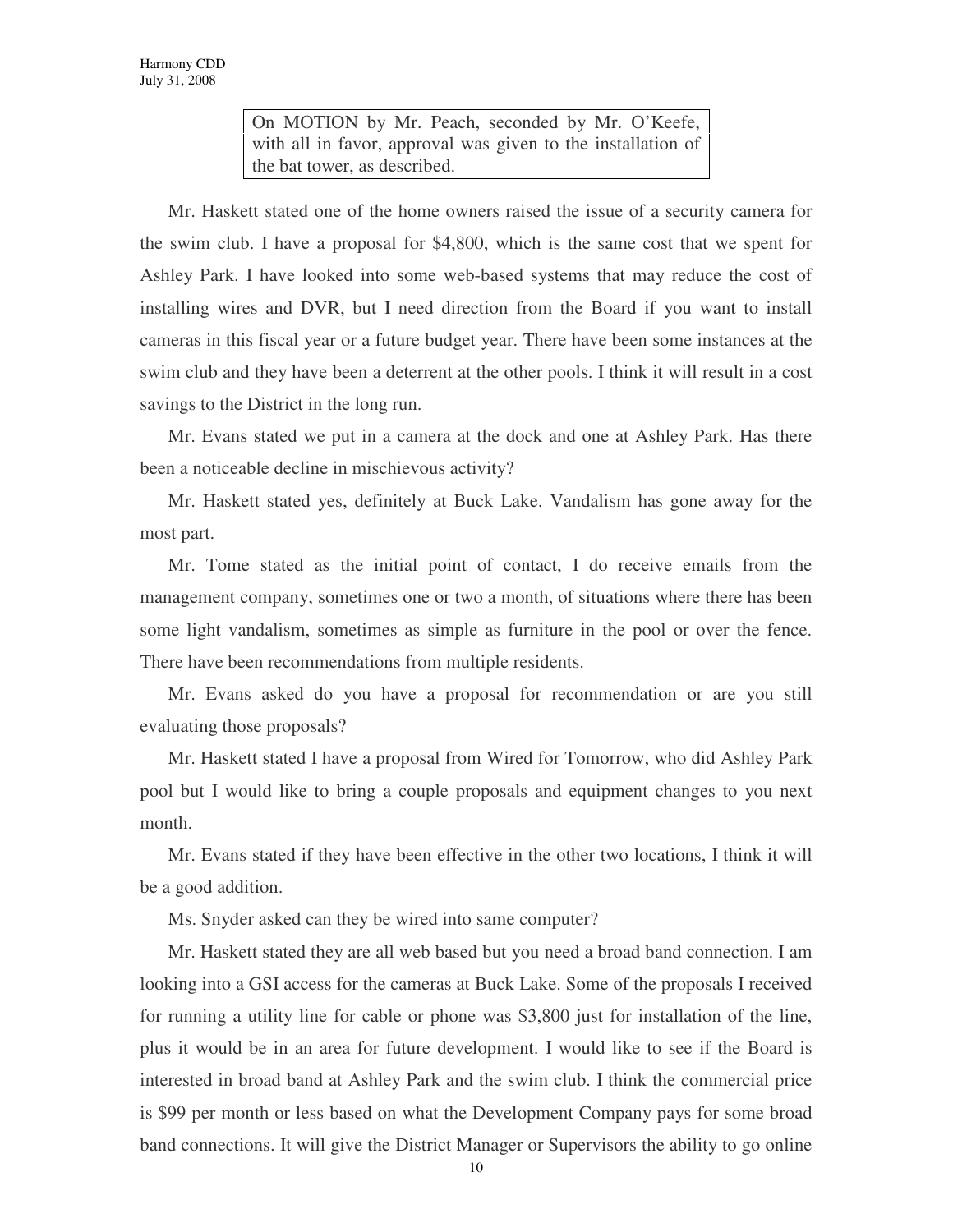with an access code and see what the cameras are doing. We can have different levels of access so residents can access it but without being able to change anything.

Mr. Peach stated it does not sound like a lot of money for those installations. Since we are adopting the budget next month, do we need to factor that into the budget? It will be \$1,200 for the year.

Mr. Haskett stated it can probably be included with some other budget line items.

Mr. Evans stated we can address it more once we have more information. The budget is very tight next year.

#### EIGHTH ORDER OF BUSINESS Monthly Boat Report

Mr. Golgowski reviewed the monthly boat report as contained in the agenda package and is available for public review in the District Office during normal business hours.

### NINTH ORDER OF BUSINESS Supervisor Requests

Mr. Golgowski stated there is an informal group called the Conservation Café that meets monthly to do conservation-related activities, and they are requesting endorsement of a project to raise funds and purchase a purple marten birdhouse to place on a pole along the pipeline behind the Cat Brier dog park by the pond. It is in an out-of-the-way area, so it will not be visually intrusive, but there will be some maintenance associated with it. I hope they are willing to assume that maintenance obligation but they asked for permission to install such a structure on District property. We have one existing on the property now behind the cart barn pond, and this will be similar to what we have in place now.

Mr. Evans stated I think it is excellent idea. Are there other locations that would be suitable in addition to that?

Mr. Golgowski stated yes. We have a lot of ponds and open areas.

Mr. Peach asked who maintains the current one now?

Mr. Golgowski it is maintained infrequently by Development staff, perhaps once every couple years, if even that often.

Mr. Peach stated it is relatively maintenance free so this group could keep an eye on it?

Mr. Baruby asked how big is this house?

Mr. Golgowski stated the one we have now is a box about two feet by three feet and it stands on a pole about ten feet in the air.

11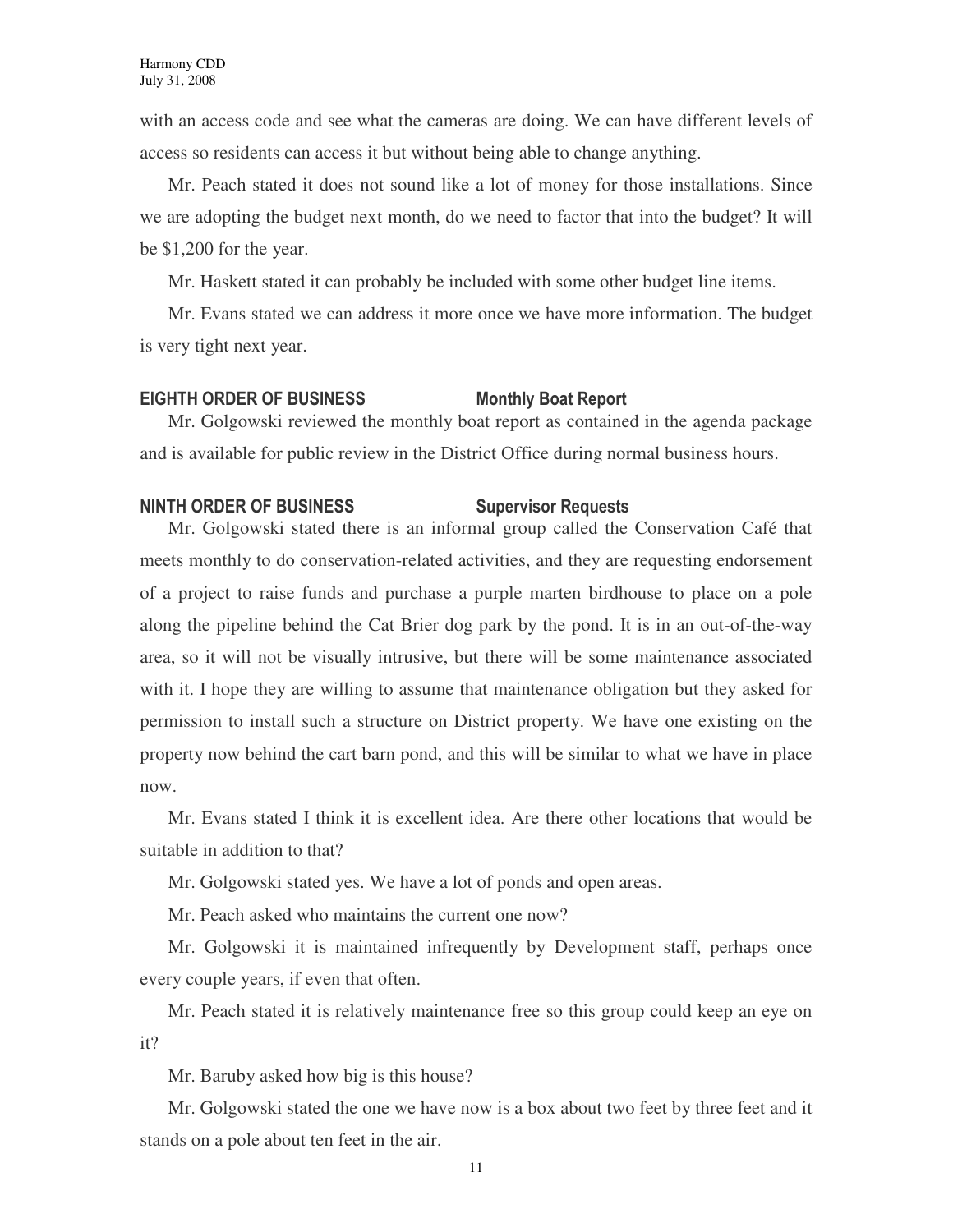Mr. Evans stated it is about 3 cubic feet.

MOTION by Mr. O'Keefe, seconded by Ms. Snyder, with all in favor, approval was given to the purple marten house project requested by the Conservation Café.

Mr. Golgowski stated I had a request for the idea of a memorial. One of the Harmony residents passed away this past month and the family would like to solicit donations for the purchase of a park bench, identical in style to what we have in the community now, for placement in the Cat Brier dog park and marked with a small plaque indicating it is a memorial. This would require mounting the bench on a slab of concrete, as we have done with other benches, but I do not think that is a major cost item. Maintenance long term is pretty light as it has been with the other benches.

Ms. Snyder stated there will be a fund raiser for that next Wednesday at Ms. Kassel's house. I am certain the financial costs will be completely covered.

Mr. Evans stated my condolences to the family for their loss. In my role for the District, I have concerns that we establish a precedent by establishing memorials for various residents. Going forward, if we allow for one, we will receive future requests. As Mr. Qualls mentioned earlier, it may be statues or artwork or something else like that and it is a very delicate situation. I am hesitant to start setting a precedent by allowing private memorials on public property.

Mr. Peach stated we set aside a component of the budget many years ago for the parks and functions and fixtures around the community. Is there an ability for District to receive contributions that can go into that line item? Then the Board can decide to spend that money as we need additional benches or artwork.

Mr. Evans stated we are talking about two different things. Someone wants to donate a facility. People raised money for the components of the dog park and that is a wonderful contribution. When you make a donation that includes a memorial plaque for someone, we are setting a precedent. I think it is a wonderful idea, but I am guarded that we are establishing a precedent going forward.

Mr. Baruby stated in a former association that I was involved with, we ran into the same situation. It started with two simple pieces in the neighborhood, and then a family decided they wanted a more elaborate memorial and we ended up with a three-foot statue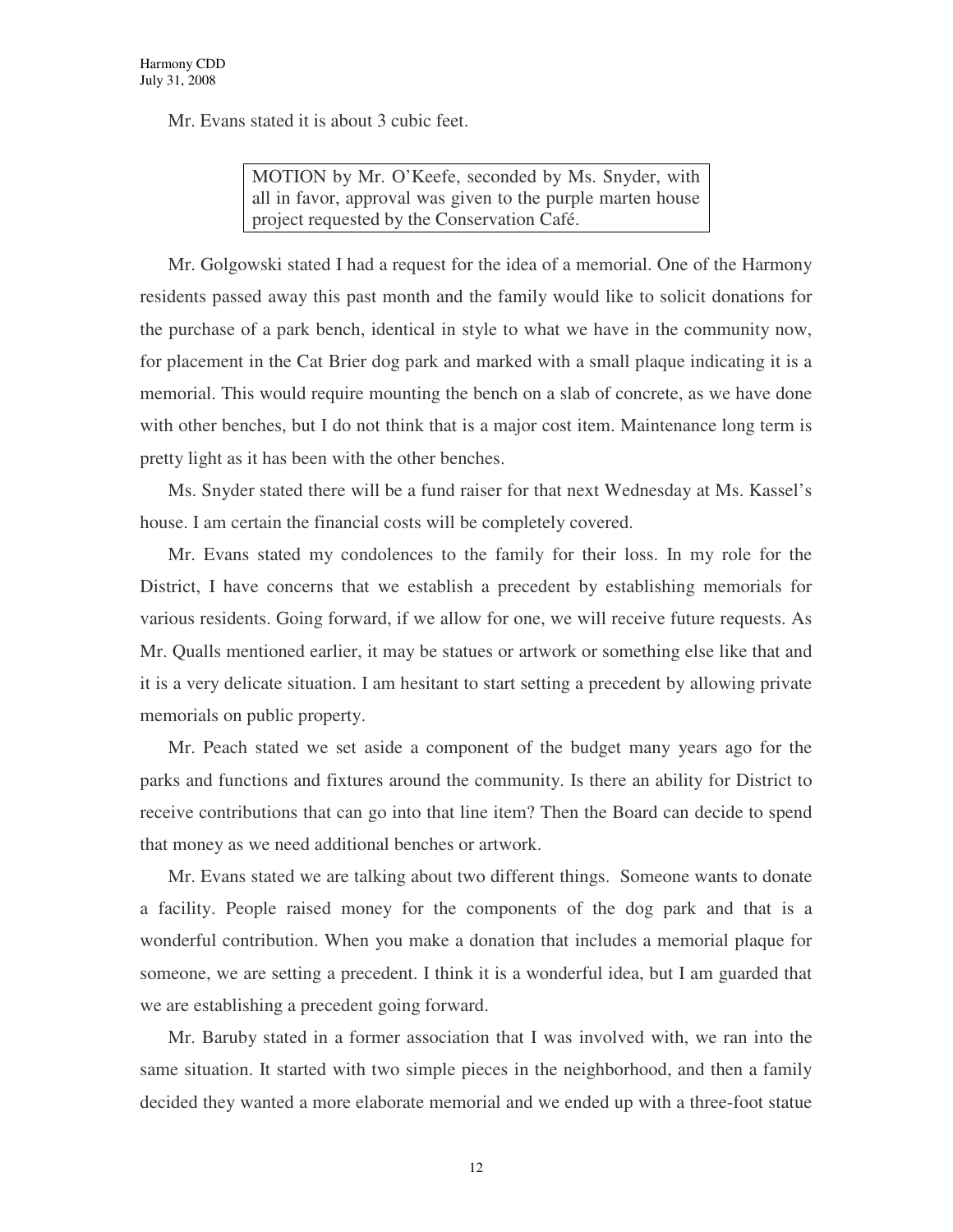of the Virgin Mary encased in a cast iron bathtub. It will get out of control. I understand the sensitivity of the situation.

Mr. Evans stated I think the recommendation is very admirable and honorable in honoring a lost family member. However, I do not know this is the appropriate place because we are establishing a new set of guidelines when you set private memorials on public property.

Mr. Peach stated in a non-profit hospital I worked for, we established one location for memorial gifts that were received, so it was not all around the hospital. I was thinking about the ability to receive financial donations for public facilities, such as benches or art, and have one central location in the community. That way we are not marking everything and the District can decide how those dollars are used, whether it is a bench or another boat. It gives people the opportunity to give back to the community without tying it to something, and it gives the District control over what it is. The key is having a central marking somewhere. Can the District receive a contribution like that?

Mr. Moyer stated yes.

Mr. Evans stated I like the idea. It provides for the avenue. It provides for greater control. It avoids the situation Mr. Baruby described. I suggest that you explore that opportunity.

Mr. Tome stated the Development Company as a team can explore that and come up with a recommendation regarding size and material so that it stays in concert with the current architectural patterns in the community.

Mr. Evans stated once we receive that proposal, we can act upon the location and style.

Mr. Peach stated I think all we are talking about is how you recognize those contributions. Beyond that, it is up to the District to determine where the money is spent. I am referring to the recognition piece of this.

# **TENTH ORDER OF BUSINESS Audience Comments**

Mr. Kevin Riley stated I usually go to the pool two to three days a week and there is much more vandalism at the swim club than is recognized. I absolutely agree with having the cameras. Someone has to go in and clean it up and it is a great way to identify those people, whether it is a resident or someone from outside Harmony.

Mr. Carl Fsadni asked has a vendor already been chosen?